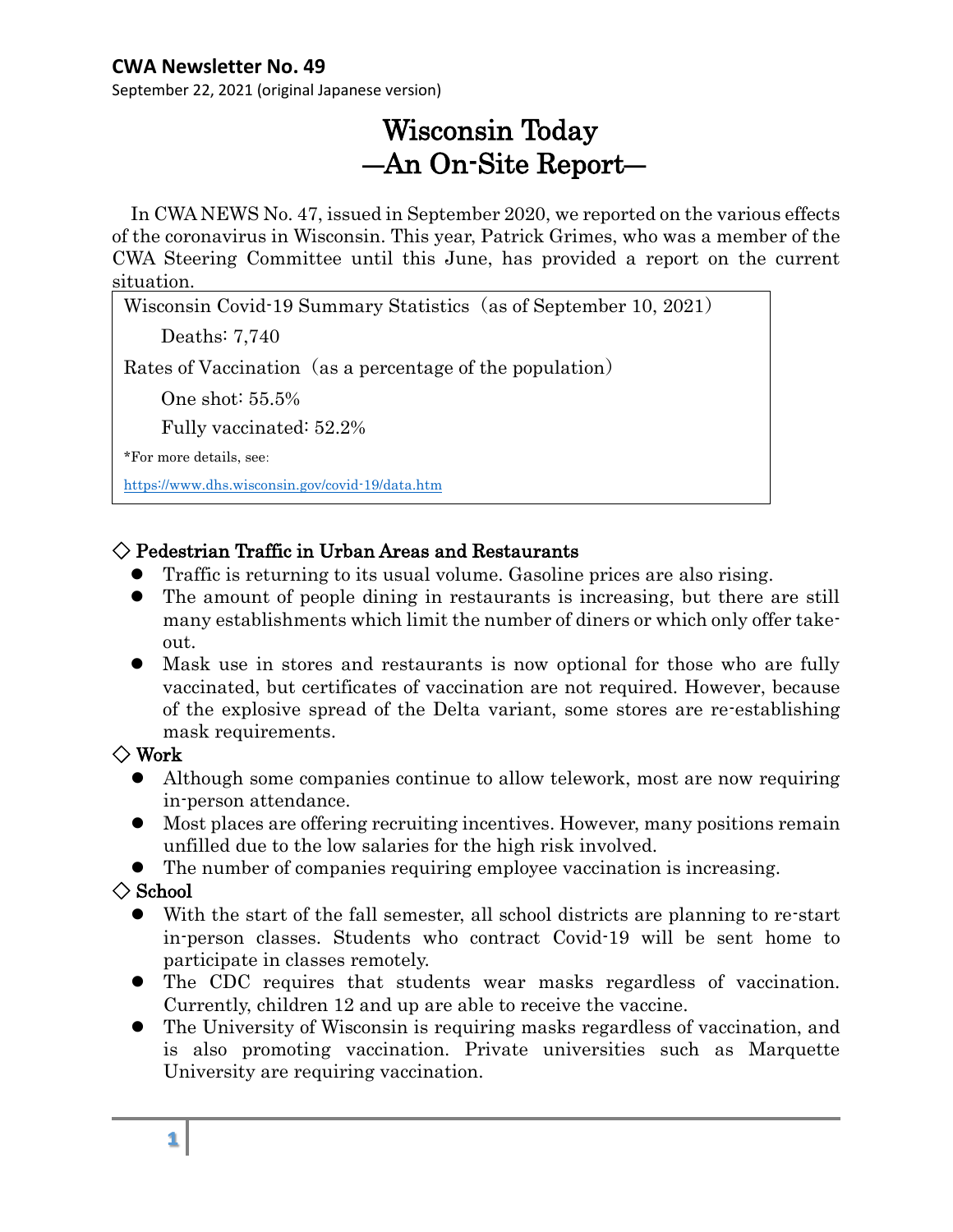September 22, 2021 (original Japanese version)

#### $\diamondsuit$  Sports, Concerts, and Other Events

- ⚫ All professional sports matches in 2021, including baseball, basketball, and football, are planned to be held in person.
- ⚫ Regardless of vaccination, athletes are being required to regularly take PCR tests.
- ⚫ Large concerts and events such as Summerfest and the State Fair have resumed. In order to enter, either a vaccination certificate or a negative test result within 72 hours is required.

#### ◇ Other

- ⚫ Vaccines are freely available to all citizens over the age of 12. However, the rate of vaccination has not increased much.
- ⚫ Although the CDC is pushing for mandatory mask use within areas of rapid infection, mask use is not currently required in Wisconsin or within individual counties.
- ⚫ Coronavirus Economic Impact Payments were paid by the U.S. government, not through the state government, to each individual in three flat payments totaling \$3,200 (not including unemployment benefits).



At the supermarket, many wear masks, and glass shields have been installed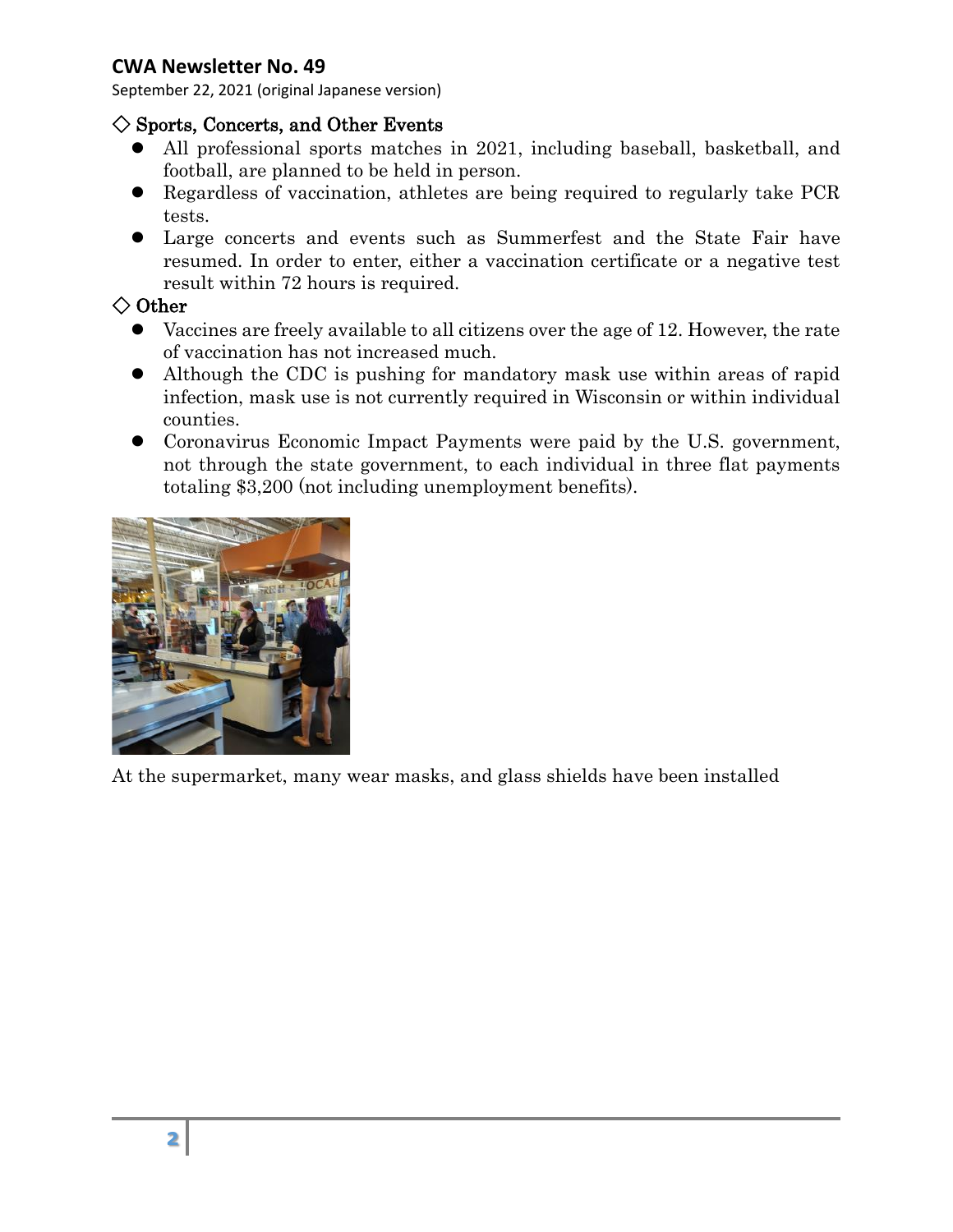September 22, 2021 (original Japanese version)

# Messages from Departed ALTs

We would like to introduce messages we received from the four ALTs who departed this year. We hope that the ALTs will be able to take the valuable experiences that they gained in Chiba Prefecture through the Chiba-Wisconsin ALT Program and apply them in their lives going forward.



#### Amanda MacDonald (Prefectural Kimitsu High School)

For almost 3 years now I have been teaching at Kimitsu High School. While I enjoyed many aspects of my stay in Chiba, going through the pandemic made me realize how much I value the connections I have made here. Some of my favorite moments outside of school have been thanks to groups like CWA, my local international society, and the cat shelter I volunteered at (Kimitsu Neko Ranger). Being able to take part in these helped me to feel connected to Chiba and deepened my understanding of different communities. I truly appreciate the brief time that I was able to spend with everyone. Although I am moving on from the program as I am staying to work in Japan I hope to be able to meet you all again someday. Thank you!



International Festa CHIBA (May 19th, 2019)



Maximilian Gumble (Prefectural Toke High School, Prefectural Chishirodai High School)

Although I am not leaving Japan, nor really leaving the Chiba-Wisconsin Program, I would like to take this opportunity to thank all of the people who made my time as an ALT great. First, of course, are my coworkers at Toke High School, who helped me to adjust to being a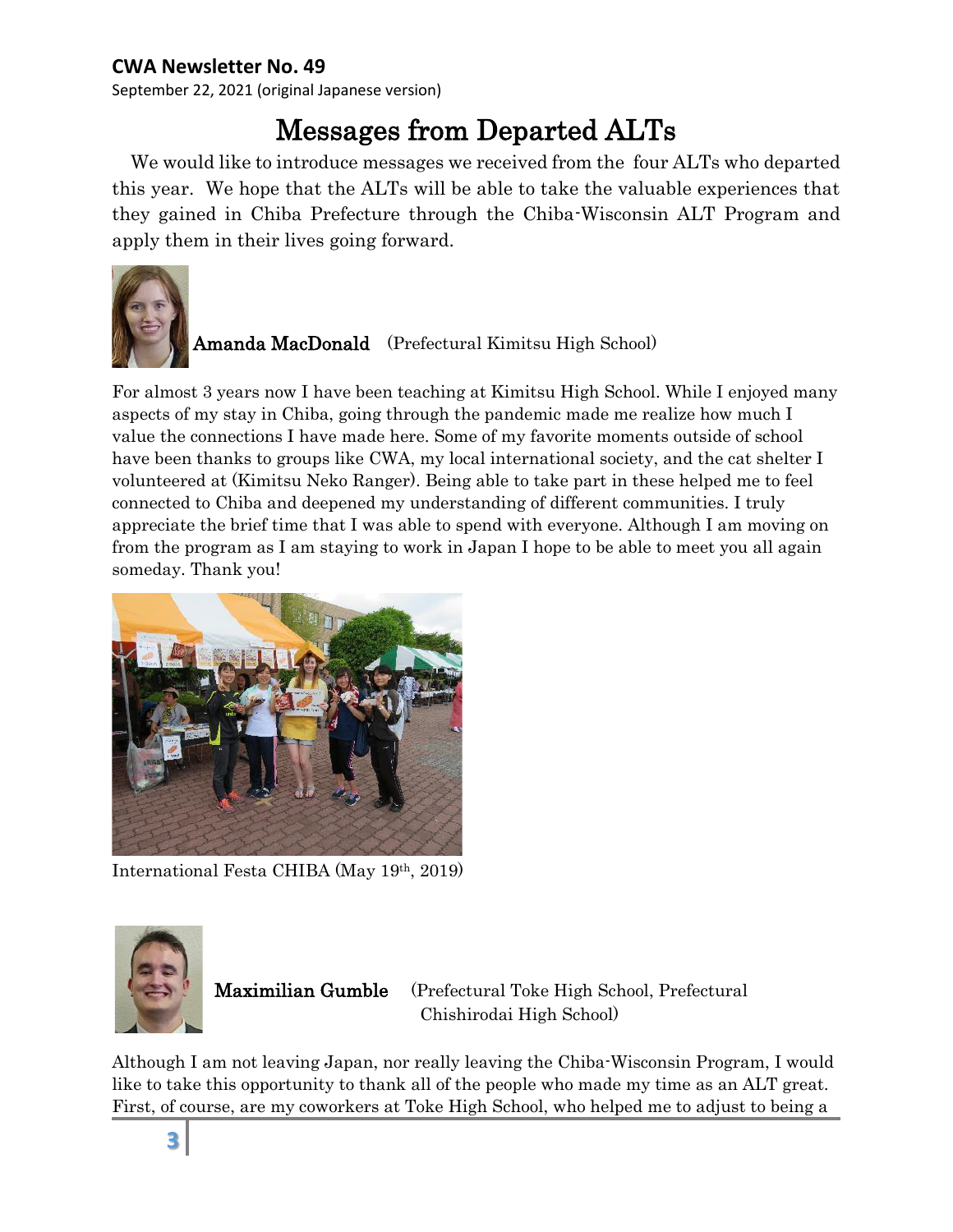September 22, 2021 (original Japanese version)

teacher when I arrived fresh out of college with no experience. I would also like to thank my local Asumigaoka International Friendship Society for helping me to meet people from my community and for giving me all kinds of interesting volunteer opportunities. Of course, I would also like to give my thanks to the Chiba Wisconsin Association, who have been endlessly kind and helpful. I am very excited to be working together with them going forward. Last, I would like to thank all of the wonderful friends that I've made throughout my time as an ALT. Whether they are staying in Japan or moving on to pursue other things, I wish them all the best.

As I write this now from my desk in the Prefectural Office, it still doesn't seem quite real that my life as an ALT is over. I will miss teaching classes and talking with students, but I am excited at the opportunities that my new position as the ALT Program Coordinator will bring. The connection between Chiba and Wisconsin is very important to me, and I am happy that I can be a part of its future through heading the ALT Program. To everyone departing Japan, best of luck, and to everyone staying behind, I'm looking forward to working with you!



Food Culture Collaboration (November 17th, 2019)



Evelyn Ewald (Prefectural Awa High School, Nagasa High School)

I have been with the Wisconsin-Chiba ALT program for three years. During that time, I have grown as a person and learned so much about what it means to be a teacher. My students have given me so much joy and make me laugh even on difficult days. I knew very little about Chiba before I came here, but I discovered that it's a prefecture with many hidden treasures. Tateyama is one of them and I have been very blessed to call it my home these last three years. I will miss the beaches, sunsets, and the beauty of Tateyama and its kind people. I am immensely grateful for this experience and wouldn't trade it for anything. I would like to thank both of my schools, Awa High School, in Tateyama, and Nagasa High School, in Kamogawa, as well as the Wisconsin-Chiba ALT program for this incredible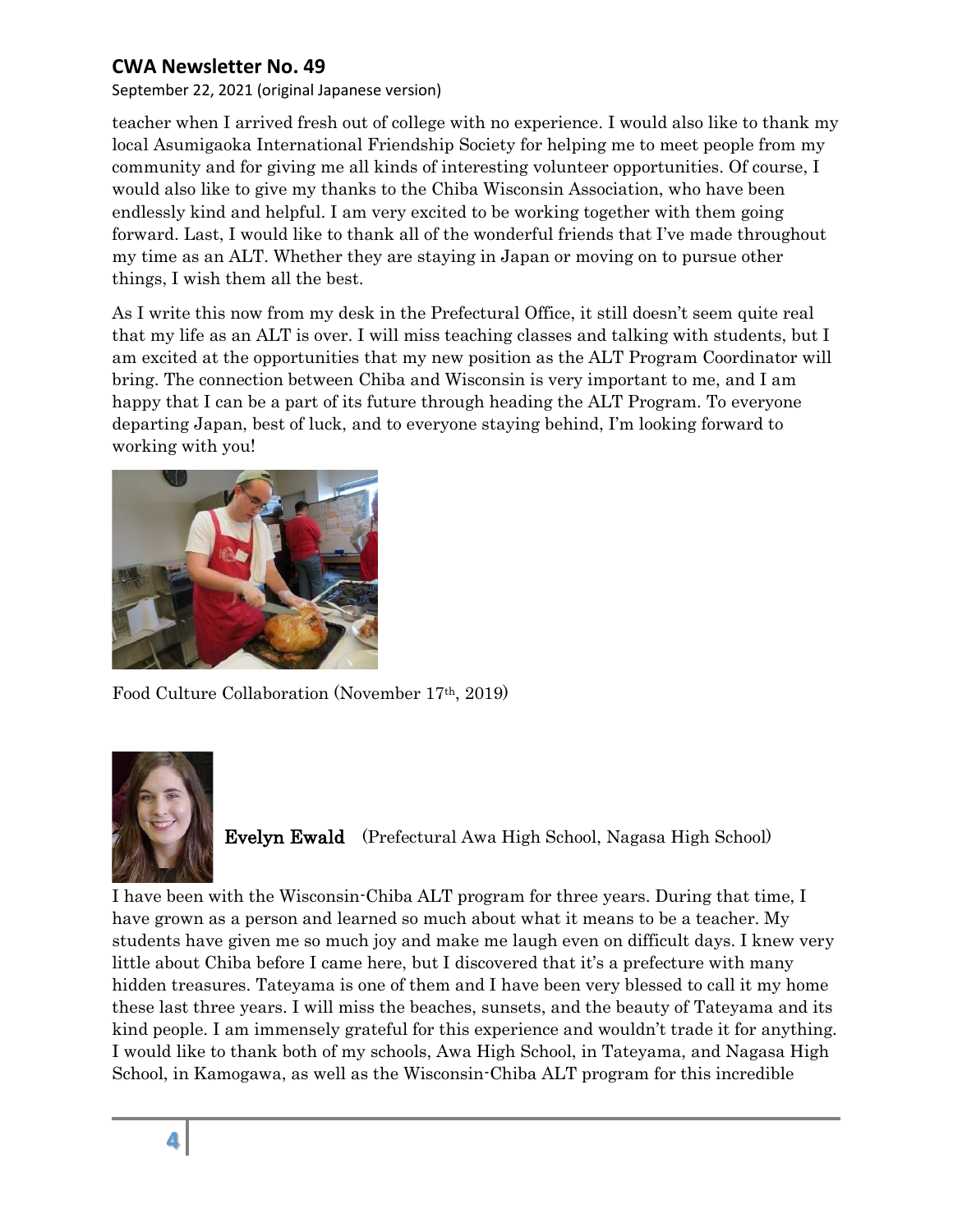September 22, 2021 (original Japanese version)

opportunity. I will be moving back to Wisconsin for now to pursue other dreams, but I hope we all meet again someday! Thank you so much!



Welcome Party for New ALTs (September 2<sup>nd</sup>, 2018)



Patrick Grimes (Prefectural Awa High School, Nagasa High School Prefectural Board of Education, ALT Program Coordinator)

Thank you for allowing me the opportunity to borrow this space to share a greeting. 8 years really flew by. Thank you very much for all of your support during my 5 years as an ALT at Prefectural Awa High School and Nagasa High School, as well as my 3 years as the ALT Program Coordinator at the Prefectural Board of Education and CWA Steering Committee Member. Especially, thank you for the last 3 years I spent living in Chiba City. The two events that stick in my memory are the Exchange Party following the CWA General Meeting two years ago, along with Wisconsin Governor Ever's visit to Chiba. I met many CWA Board Members and General Members for the first time at the Exchange Party following the General Meeting. The best part of that party was being able to enjoy my favorite Japanese word, "*nommunication*," (lit. "drinking while communicating") with all of you. Also, being able to serve as a representative and interpreter for the CWA when the Governor of my home state visited Chiba was an invaluable experience. It made me really feel that I, too, was able to become a bridge between Chiba and Wisconsin, just like the CWA.

Unfortunately, many events were cancelled or postponed these past two years due to the COVID-19 pandemic. In addition, there were many people who I could not meet before returning to Wisconsin, and I feel very sad about that. However, even though I had to return to Wisconsin for the near future to take care of my parents, this is not a final "farewell." When the COVID-19 situation settles down, I will definitely be returning to Japan. Moreover, I want to continue to lend my support to future exchanges between Chiba and Wisconsin. On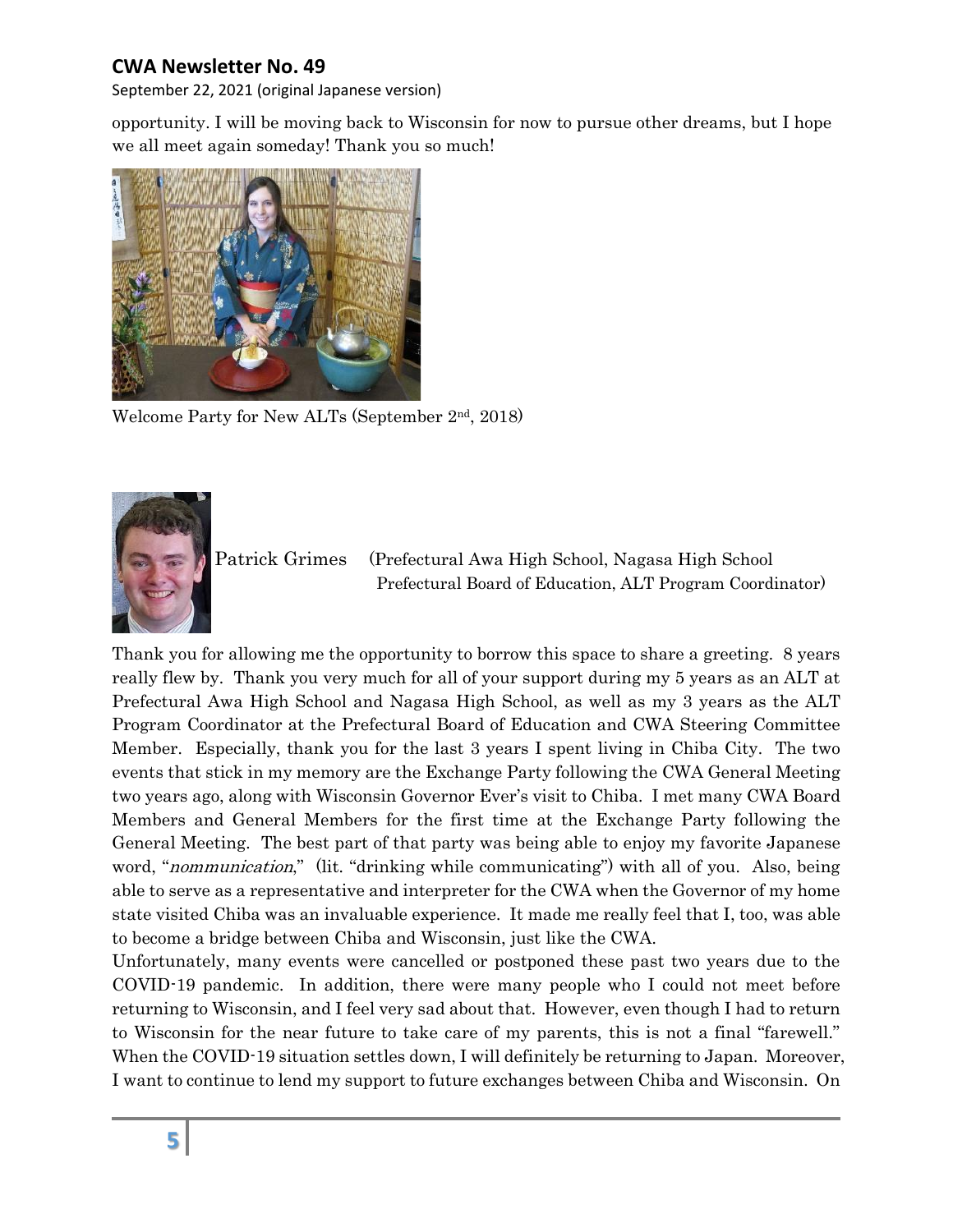September 22, 2021 (original Japanese version)

a side note, my home is very close to Milwaukee General Mitchell Airport, so if you happen to be nearby, please do not hesitate to reach out.

Thank you again for everything. I am really looking forward to seeing all of you again in the near future.



The Steering Committee (June 12th, 2021)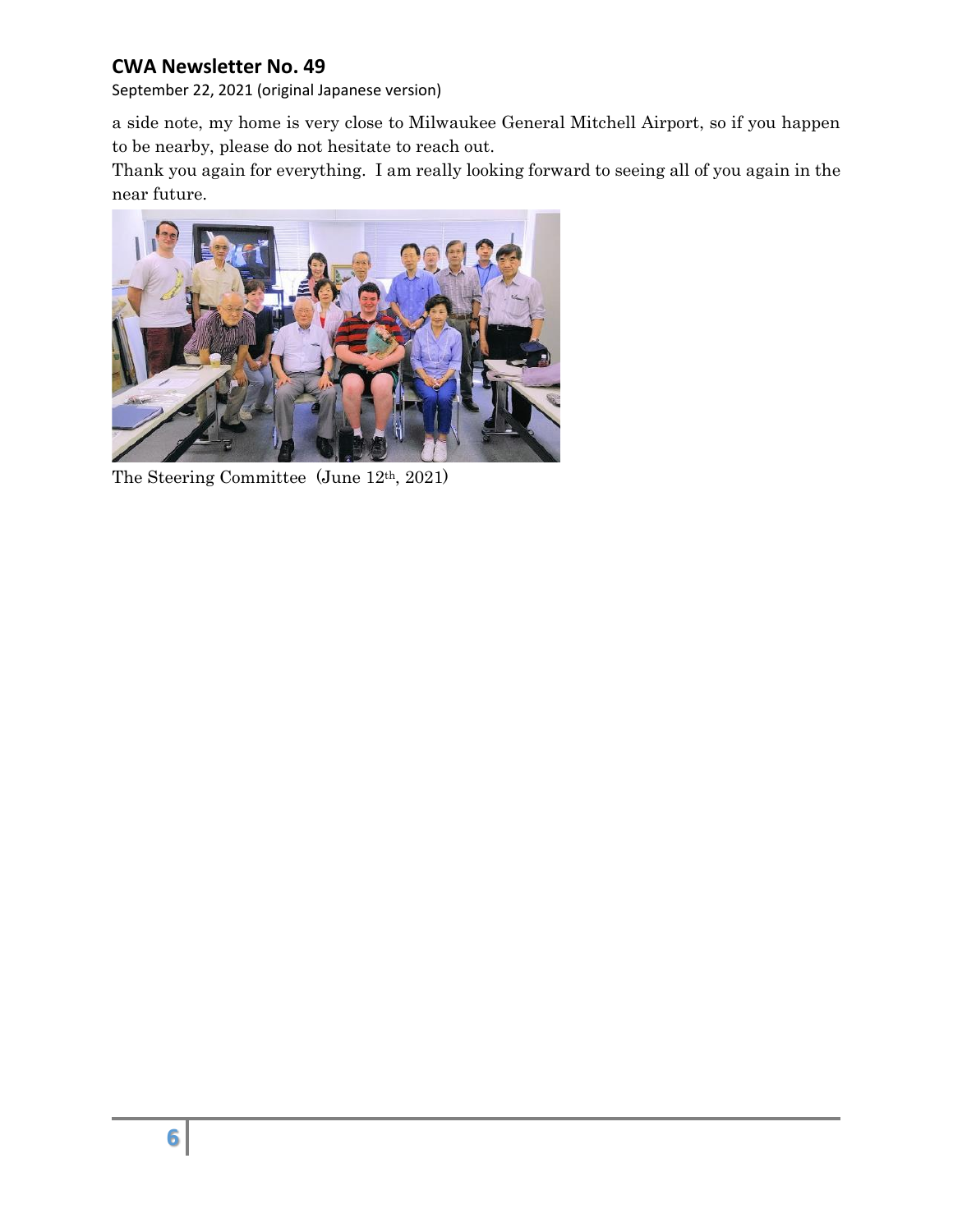September 22, 2021 (original Japanese version)

## FY 2021 Activities Plan

#### [Activities Policy]

Based on the results of the previous fiscal year, we will further enhance the content of our activities in all fields so that even more people can learn about the charms of Wisconsin. In addition, we will take appropriate measures, such as changing the content of activities, while keeping an eye on trends in the government's measures to prevent the spread of Covid-19. We will also consider the possibility of new activities utilizing new platforms such as the internet, and implement them as needed.

#### [Activities Contents]

#### 1 Regular Meetings

- ・Board of Directors Meeting and Annual General Meeting (held once a year) \*held on paper only due to COVID-19 pandemic
- ・As a rule, the Steering Committee meets on the second Saturday of every month, with each Planning Group convening prior to the meeting.

#### 2 Planning and Management of Exchange Activities with Wisconsin

Reception of Wisconsin Goodwill Delegation

- ・Hosting Period: Postponed to 2022 (due to the COVID-19 pandemic)
- ・Number of Delegation Members: approximately 20
- Commemorating the 30th Anniversary of the Sister-State
	- $\Rightarrow$  Under consideration (due to the COVID-19 pandemic)

#### 3 Exchange Activities for Members, Etc.

- ・Members Exchange Event & Farewell Party
	- $\Rightarrow$  Cancelled (due to the COVID-19 pandemic)
- ・Welcome Party for New ALTs
- $\Rightarrow$  Under consideration (due to the COVID-19 pandemic)
- ・Food Culture Collaboration)
	- $\Rightarrow$  Under consideration (due to the COVID-19 pandemic)

#### 4 Public Relations Projects Regarding CWA Activities and Wisconsin

- ・CWA NEWS (published three times a year)
- ・Providing a variety of information on the CWA homepage
- ・Participation in events and gathering of information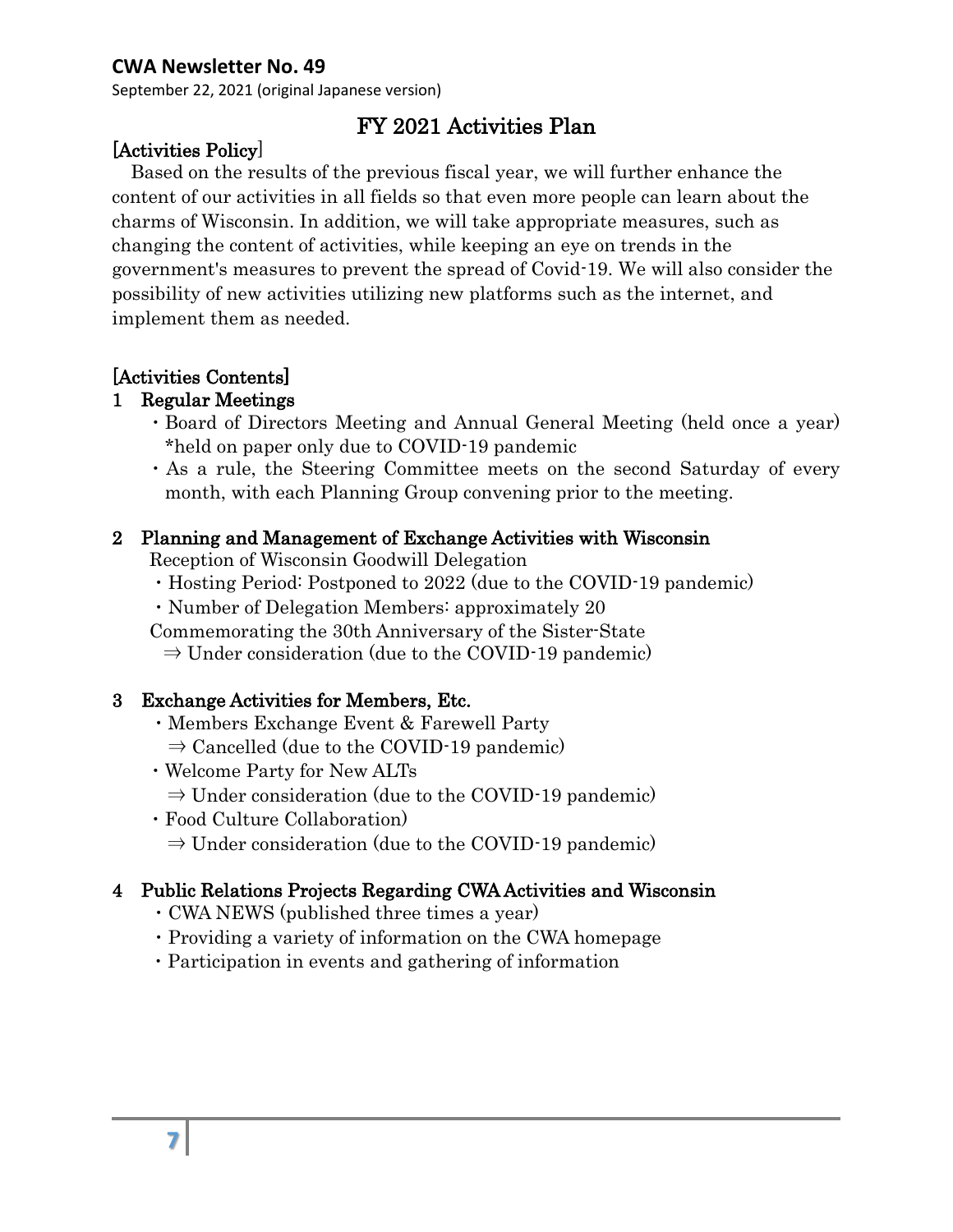September 22, 2021 (original Japanese version)

## FY 2020 Revenue· Expenditure Budget

| Revenue                                             |         |         |                | Units: 1,000 yen |
|-----------------------------------------------------|---------|---------|----------------|------------------|
| Item                                                | FY 2021 | FY 2020 | $A - B$        | Comment          |
|                                                     | (A)     | (B)     |                |                  |
| Membership Fees                                     | 614     | 630     | $\triangle 16$ |                  |
| Subsidy                                             | 1,150   | 628     | 522            |                  |
| Subsidy from Chiba<br>Prefectural<br>Government for | 150     | 150     | $\overline{0}$ |                  |
| administrative<br>expenses                          |         |         |                |                  |
| Subsidy from Chiba<br>Prefectural<br>Government for | 1,000   | 478     | 522            |                  |
| business expenses                                   |         |         |                |                  |
| Participation Fees of                               | 255     | 30      | 225            | Food Culture     |
| <b>Exchange Activities,</b>                         |         |         |                | Collaboration    |
| etc.                                                |         |         |                |                  |
| Carryover                                           | 2,424   | 1,821   | 603            |                  |
| Total                                               | 4,443   | 3,109   | 1,334          |                  |

## Expenditures Units: 1,000 yen

| Item                       | FY 2020 | FY 2019        | $A - B$         | Comment                    |
|----------------------------|---------|----------------|-----------------|----------------------------|
|                            | (A)     | (B)            |                 |                            |
| <b>Operating Expenses</b>  | 285     | 285            | $\Omega$        | Printing, disposable       |
|                            |         |                |                 | expenses, etc.             |
| <b>Activities Expenses</b> | 2783    | 518            | 2,265           |                            |
| Meetings                   | 150     | 0              | 150             | Board of Directors,        |
|                            |         |                |                 | General Meeting            |
| Dispatch and               | 1,900   | $\overline{0}$ | 1,900           | Goodwill Delegation        |
| Acceptance of Goodwill     |         |                |                 | Acceptance from            |
| Delegations                |         |                |                 | Wisconsin                  |
| Member Exchanges           | 255     | 40             | 215             | <b>Exchange Activities</b> |
|                            |         |                |                 |                            |
| <b>Public Relations</b>    | 478     | 478            | 0               | Publication of CWA         |
|                            |         |                |                 | <b>NEWS</b>                |
| Reserve Funds              | 1,375   | 2,306          | $\triangle$ 931 |                            |
| Total                      | 4,443   | 3,109          | 1,334.          |                            |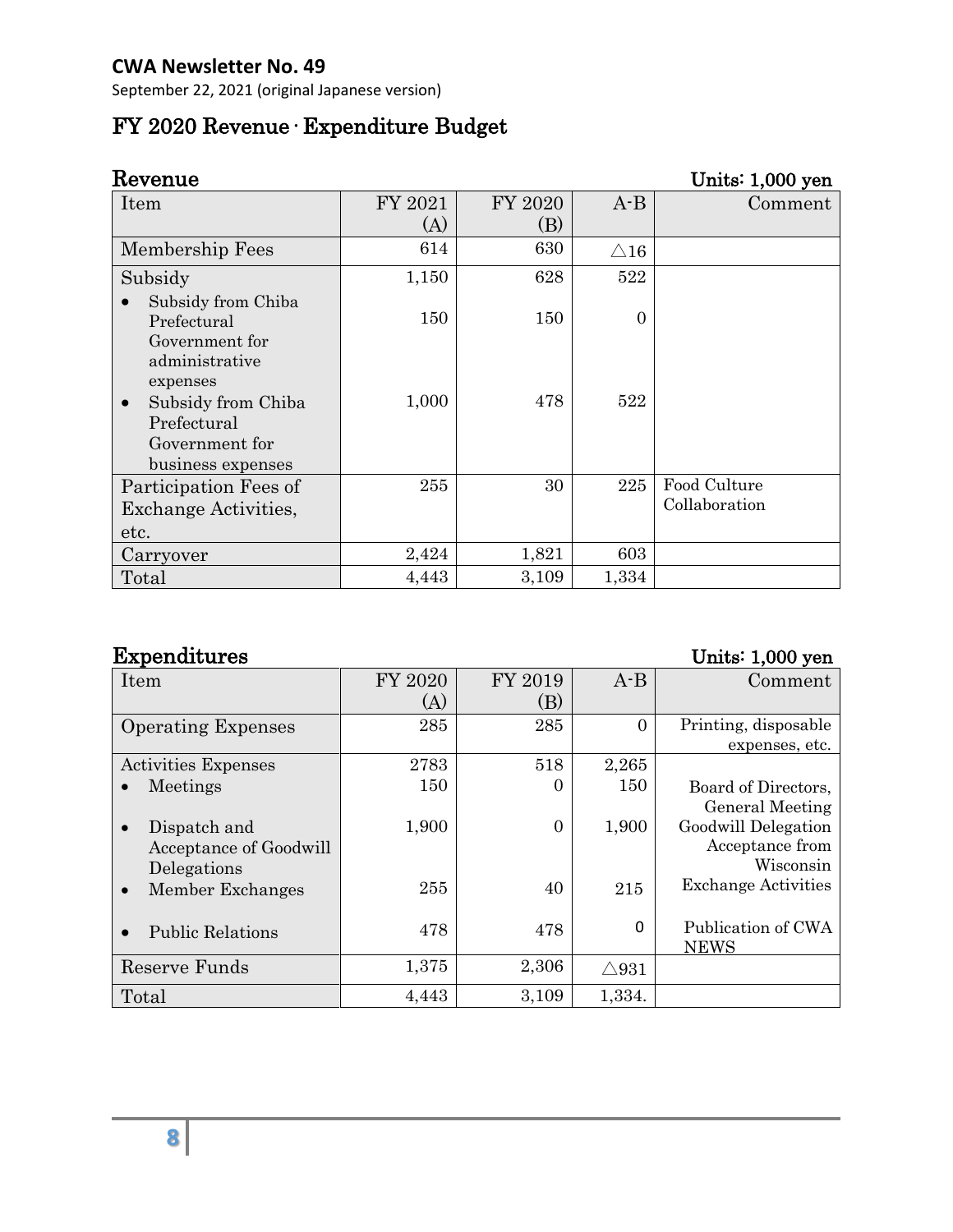## FY 2021 Board of Directors and Steering Committee Members of the Chiba-Wisconsin Association (as of August 1st, 2021) [Board Members]

| <b>Title</b>          | Name                  | Affiliation                                                                                         |  |
|-----------------------|-----------------------|-----------------------------------------------------------------------------------------------------|--|
| Special Advisor       | Toshihito Kumagai     | Governor, Chiba Prefecture                                                                          |  |
| Advisor               | Takao Hasegawa        | Mayor of Kamogawa City (Sister City of Manitowoc, WI)                                               |  |
|                       | Hiroshi Ota           | Mayor, Isumi City (Sister City of Waupun, WI)                                                       |  |
| President             | Yuzaburo Mogi         | Honorary CEO and Chairman of the Board, Kikkoman<br>Corporation<br>Honorary Ambassador to Wisconsin |  |
| Vice President        | Michio Oishi          | Chairman, Kazusa DNA Research Institute                                                             |  |
|                       | Katsunosuke<br>Osawa  | President, Chiba Nippo Co., Ltd.                                                                    |  |
|                       | Hidetoshi Sakuma      | President, Chiba Prefecture Federation of Chamber of<br>Commerce and Industry                       |  |
|                       | Yasuhiro Shida        | President, Chiba Prefectural Cultural Promotion Foundation                                          |  |
| Executive<br>Director | Minoru Ito            | President, Chiba Convention Bureau and International<br>Center                                      |  |
| Director              | Izumi Shinoduka       | President, Chiba Television Broadcasting Corporation                                                |  |
|                       | Hiroyuki Ito          | Dean, Faculty of Science and Technology,<br>Tokyo University of Science                             |  |
|                       | Koji Yamaguchi        | Executive Director, Policy and Planning Department<br>Chiba Prefectural Government                  |  |
|                       | Mamoru Suda           | President, Chiba Economic Council                                                                   |  |
|                       | Norio Saegusa         | President, Chiba Prefectural Employer's Association                                                 |  |
|                       | Hiroyuki Sagawa       | Professor, University of Tokyo                                                                      |  |
|                       | Hidetoshi Sakuma      | Chief Secretary, Chiba Association of Corporate Executives                                          |  |
|                       | Ichiro Tatsuno        | Chancellor, Chiba Prefectural University of Health Sciences                                         |  |
|                       | Toshinori<br>Nakayama | President, Chiba University                                                                         |  |
|                       | Yoshimasa<br>Miyazaki | President, Chiba Taiko Foundation                                                                   |  |
|                       | Kenichi Yasuda        | Chief Director, Chiba Dairy and Agriculture Organization                                            |  |
|                       | Kazutoshi Miyama      | Principal, Narita Kokusai High School                                                               |  |
|                       | Junichi Haokabe       | President, Chiba Industry Advancement Center                                                        |  |
| Auditor               | Taku Sato             | Chief Director, Japan External Trade Organization (JETRO)<br>Chiba                                  |  |